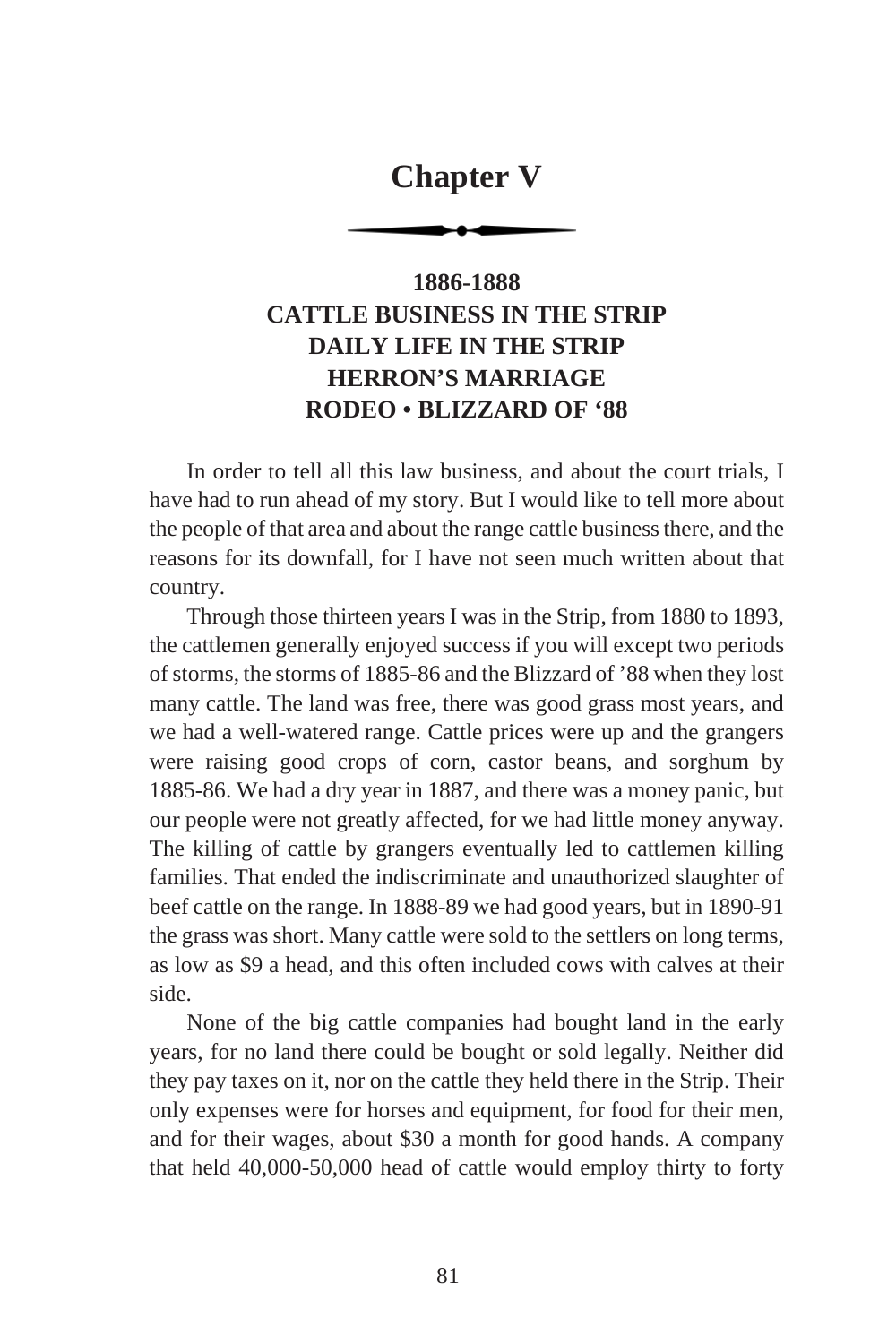cowboys in busy seasons. Some of those big companies made money so fast in the earlier years that they began to get the idea that they owned the land and everything on it, and that their cowboys had the job of holding the property for them.

One of the sillier rules that was passed by The Association forbade grangers, who might own a few head of cattle on the range, from working with the wagons of Association members. This created ill-feeling between the two groups.<sup>1</sup> There was one granger family located on the Cimarron that had brought in about 400 head of Arkansas cattle. These cattle were soon scattered all over the range. The family had two half-grown boys, fourteen and sixteen years of age. The younger of the two came to the Healy ranch and told me his father had sent him to work on the roundup. He asked if he could eat at our wagon. He stayed overnight with us and I learned that his brother had been allowed to work with the M Bar wagon by John Over, their ranch manager, who, though an Association member, was no stickler for all of their foolish rules and regulations.

The M Bar range adjoined Healy Brothers on the east. George Healy was a charter member of The Association, and he was all wrapped up in its affairs. But George was a good man, a fair man at heart, and he understood that we should maintain good relationships with the settlers for our own good. When John Over and I had put our own personal cattle on the Healy range and the M Bar range, George made no objection, and he told us that it would not bother their operations. So I was relieved when I asked George whether the boy should go with our wagon or not and he nodded his head.

That fall when we shipped the beef herd I went along with them, for I had two carloads of my own grassed-out steers on that train. Healy Brothers, John Over, and I all shipped to the same Commission House at Kansas City—Offett, Elmore & Cooper Company. I knew Frank Cooper, one of the executives, pretty well and he told me there were 400 head of big steers in the Texas Panhandle that I could buy worth the money. He even made me a loan, and I got possession of those steers.

That winter, when we returned from market, I spent quite a bit of my time watching over these cattle on the range, and visiting in the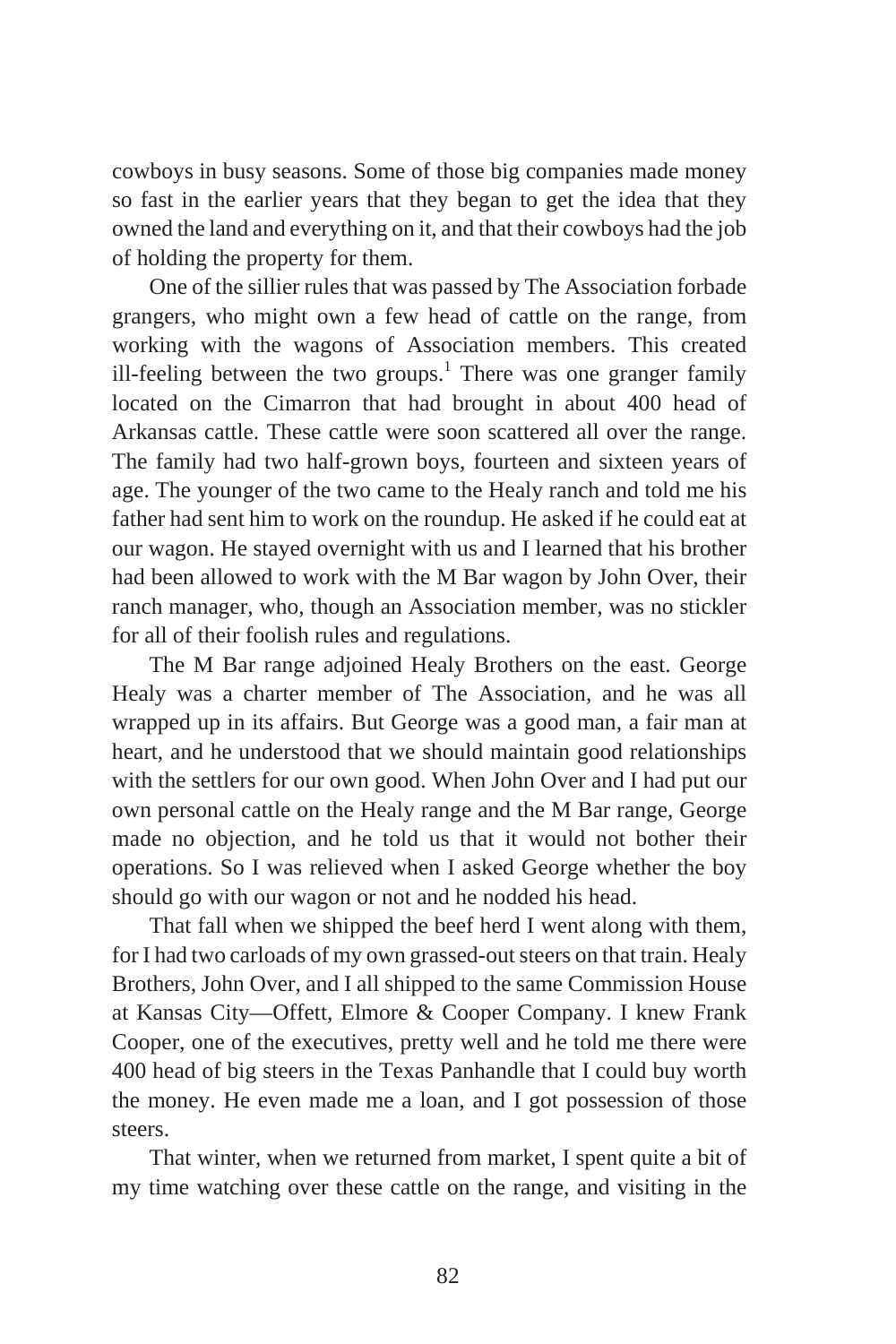town of Benton. It was beginning to be a lively little town. There were two saloons, one owned by Tom Parker, a friend of mine. George Healy always ordered his whiskey through him. John Dix operated a still near there, and since George wouldn't drink white whiskey because of its moonshine appearance, Tom thoughtfully boiled dried peaches, and strained off the juice and mixed it with the white liquor to produce a beautiful amber-colored and fancy-flavored drink with a sweet, cordial taste. Tom Parker didn't drink, but his brother Bill drank enough for both of them. Bill, George Healy, and I frequently tipped the jug together, and we were often joined by "Irish" McGovern, Jack Rhodes, Al Dixon, and other cowboys of that area who were all good friends, we didn't get hog-drunk, and none of us were alcoholics, just a bunch of young men out to enjoy life and have a good time.

In Benton, E.L. Gay was editor of the *Benton County Banner*, our first and only newspaper.<sup>1a</sup> He was a good man, intelligent and a fine writer, and he worked hard to make our town a leader in the area. My pal John (Irish) McGovern ran the livery stable for a while, when he tried to quit punching cows. He was the best bronc rider in the neighborhood, though to look him over you wouldn't guess he could ride out alone and bring in the milk cows. But he was all for fun. Old James (Medicine) Steadman, the father of Ben and Stella, was a town character who had earned his nickname when he prescribed some physic pills for a sick Indian a wandering tribe had left in Benton. Before leaving, the Indian's friends administered the entire package of pills Steadman had sold them, and the brave nearly died. After three days sitting in the sod john, back of Tom Parker's saloon, the brave left, following the trail of his friends. "White man heap run'em, stink'em, kill'em sick Injun," he told Tom, who had let him sleep in the saloon's bullpen. "Me go die with good Injun friends."

Belle Perkins was our first school ma'am, and she was highly respected by all in Benton. She was paid \$1 a month per child, and taught a four-month term in the little sod schoolhouse. She had students who were grown men and women. At that time Healy Brothers had a middle-aged cowboy named Jack Larsman—some called him Landsman—who came from Texas. He was a lanky bronc rider who often rode the rough strings. Jack started riding into Benton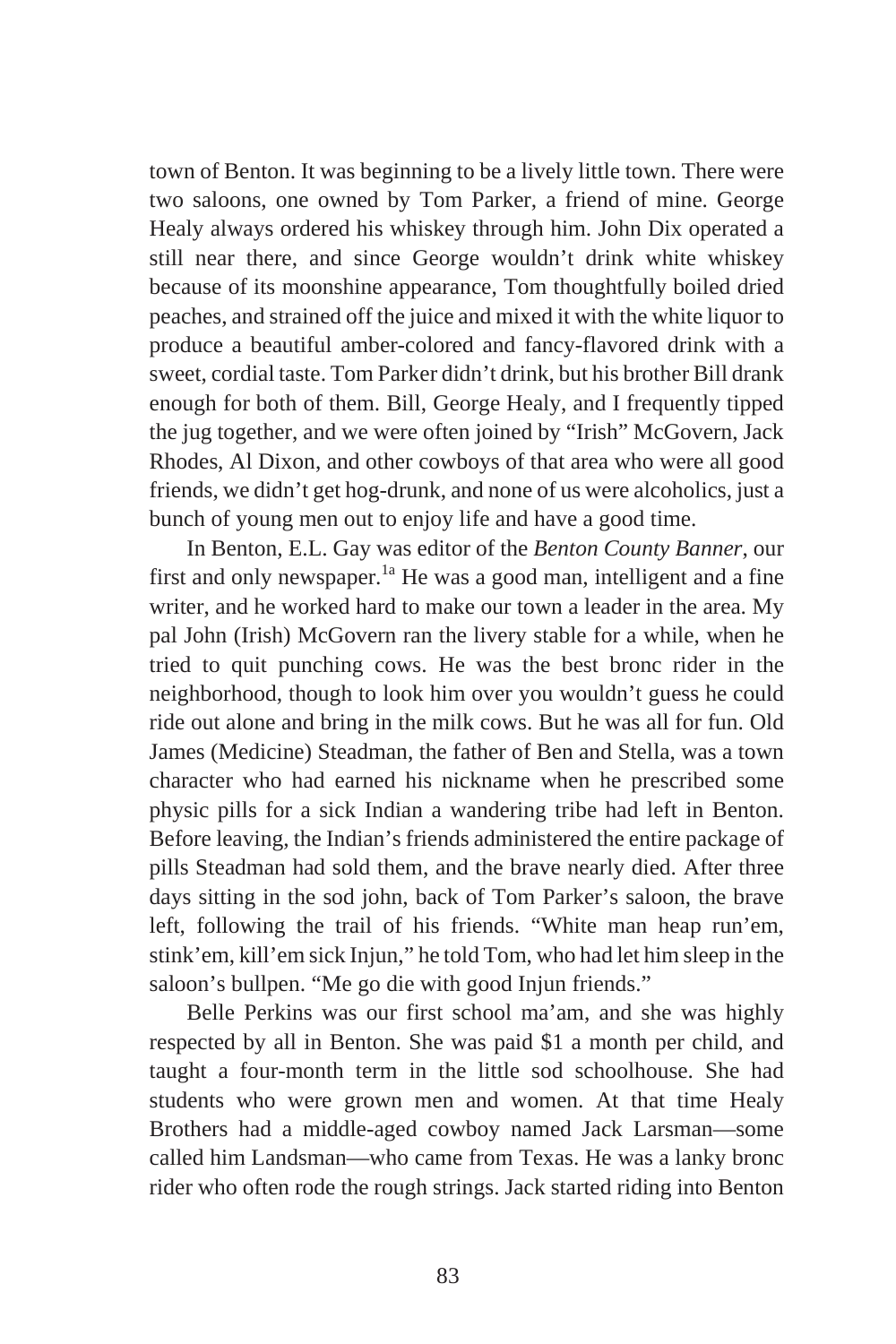and back to the ranch daily to learn to read and write. It was such a long ride that Healy couldn't get any work out of Jack, so he told him to stay in town during the school term and just return Saturdays and Sundays to the ranch for work. George even paid his board and room in town while he was learning, for George admired education and was himself reading law books to become a lawyer. So Jack stayed at the Benton Hotel and attended school with the children.

This arrangement worked fine. In just a term or two Jack learned to "read and write and cipher to the rule of three," as he once told me. But he was no good as a cowboy after that, for he wanted then to teach school. He left there not long afterward, and someone said he taught a school at the head of Palo Duro. But I never learned what happened to him.

Mr. and Mrs. Ansel Groves operated the Benton Hotel, and they had three charming daughters, Alice, Della, and Bertha. I had made the acquaintance of Miss Alice Groves during the trial of Broadhearst, for I stayed at the hotel, and now that I had some jingle in my pockets and good prospects ahead I began to think about marriage. So I paid much attention to Alice during that period and in the course of my courtship I made George Healy acquainted with Lydia Savage, the pretty daughter of Judge John Savage. When George and I had both been successful in persuading the girls to say Yes, we decided a double wedding would be the thing and set the date. For some reason or other George and Lydia decided to wait, but Alice and I went ahead with our plans and engaged a minister from Meade, Kansas, to come down to the Strip and tie the knot. I believe this must have been one of the first, if not the first wedding, in No Man's Land, in 1886.

A wedding in those days was an important event, and we invited practically everyone in the Strip and from north Texas to attend. And most of them came! Following the ceremony, we had a dance every night and a feast every day for three days and nights. The Groves family kept the tables loaded with food; the men visited at the saloons at regular intervals to brighten themselves up. I saw to it that there was plenty of free liquor and beer to drink.

One old boy, Thunder Thompson, would often ride into Benton, get soused, and pay Mr. Gay for a subscription to his newspaper. Gay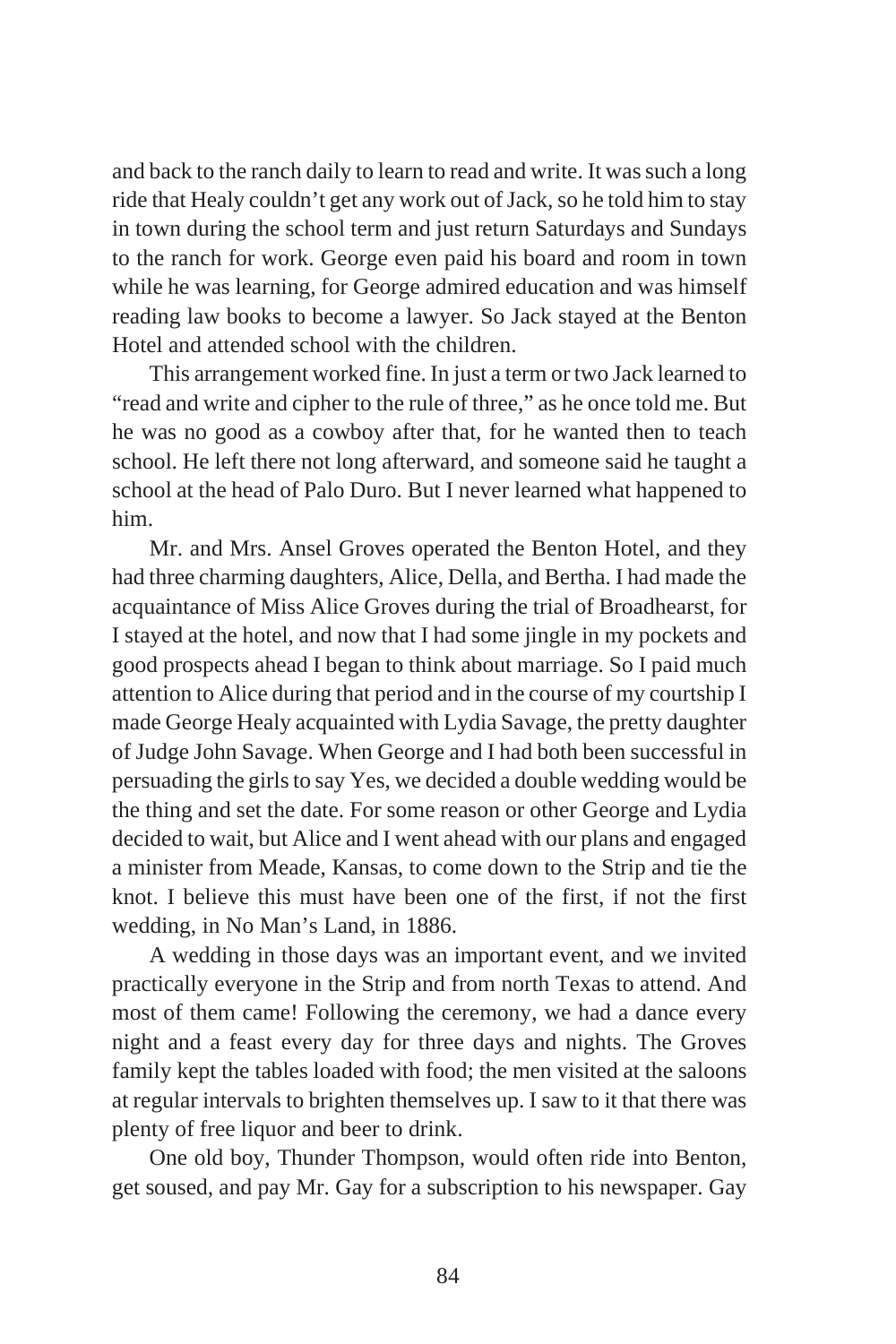said Thunder did this so often that within a year he had his subscription paid up to the year 1996. Thunder failed to attend my wedding and I later asked him why. He told me, "That man Gay already has nineteen papers coming to my ranch every week, and damned if I want twenty!"

How different those dances were compared to these of today! The boys in those days enjoyed a drink just as they do now. But we never would have thought of taking the ladies into a bar or saloon with us, and they would have slapped the face of any boy suggesting such a thing. We bought cloves, and chewed parched coffee, to keep the girls—and particularly their Ma-mas—from knowing we had taken a drink! Yet if any cowboy or granger had tried to raise a disturbance in the room where we were dancing, we would have hog-tied him like a choused up steer to keep him silent.

Our wedding was a wonderful, a beautiful, and an unforgettable experience for both Alice and me. We had never known such attention before, and were flattered by it and our hearts warmed by these friendships so openly expressed during this time. It was also the only occasion at which I ever saw the mothers of babes give their children laudanum to make them sleep, then coffee, a few hours later to awaken them! Later, about 1890, George Healy and Lydia married, and we repeated the performance, but not on quite such a grand scale.

My wife proved to be all that any man can expect in a woman. She was a slim, lovely brunette with deep brown eyes and a creamy complexion, with soft skin and a most loving disposition. I had never courted a girl before, and had not Alice's parents, with great understanding of my shyness, made many meetings possible for the two of us and encouraged me in every way to come and visit their daughter, I would never have won her attention, for I was but one of the many swains attracted to her.

The Groves family was from Indiana, and they were fine people. They not only cared for their own, but had taken a small orphan boy to raise. His name was Elery Cooper, and he later was a printer and also taught school on the Coldwater, where he had to whip several of the toughest young fighters in the neighborhood to maintain control over his schoolroom. Elery wouldn't tolerate any foolishness where he taught. Once he had trouble with two male parents who upheld their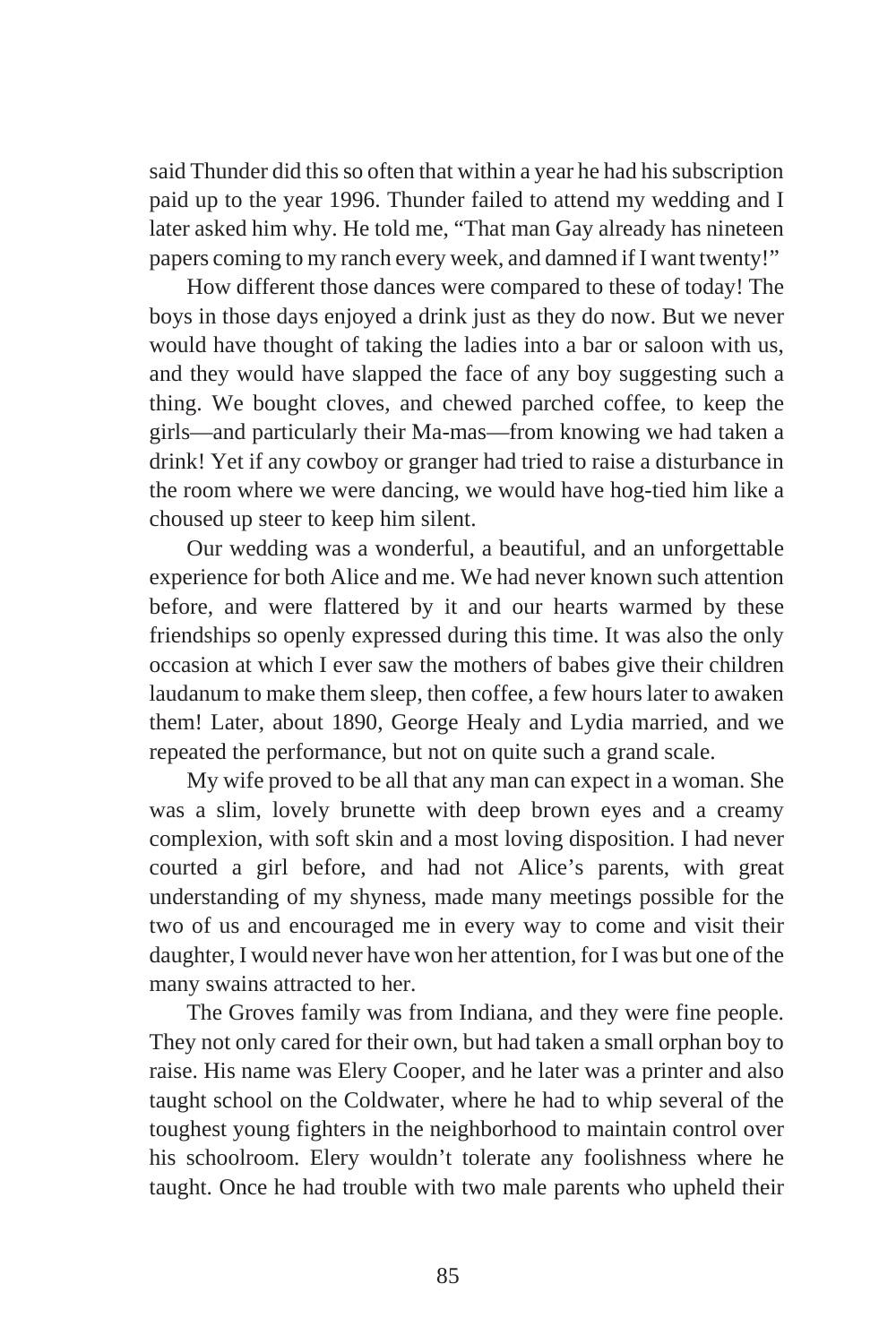sons in their orneriness. Elery just took off his coat and vest, laid them on a desk and told the two fathers, "If I have to discipline fathers, too, we may as well begin right here. Which of you two wants to be first?" That ended the matter, for neither parent wanted to test Elery's mettle that day. Elery later started up the *Santa Rosa Star*, and newspaper in Santa Rosa, New Mexico, when the Rock Island Railroad built down through there in 1903. He earned a reputation there of being a "fighting editor"

In the first few weeks following our marriage, I divided my time between the Healy ranch, where I worked, and the Benton Hotel, where Alice and I first stayed, for we had not yet decided where we would live. During these weeks George Healy and I had some heart-to-heart talks about the cattle business, and especially about my way of looking at it.

At that time in the cow country there was a custom which we cowboys called "playing even." It was a range rule that was fair enough for all owners concerned, and it helped keep down trouble over cattle. It worked this way: If you were a range foreman, as I was for the Healy spread, or were a ranch manager for a cattle company, and happened to get more mavericks—unbranded cattle—than really belonged to your outfit, you were considered to be just working honestly for your company, not stealing. That is, you were "playing even," as we called it. For the next time it was the natural run-of-luck that some other company would get and take the advantage. Seldom, if ever, would a range foreman or manger ever be questioned by officers of any other ranch or company for having extra calves or other cattle in his gather.

Likewise, if you sent one of your boys out to cut out a fat beef for the ranch table, that boy would never bring up, rope, or butcher an animal bearing his own ranch brand. He would look first for a maverick, and then probably settle for a beef wearing a neighboring ranch brand. Now that, too, was not considered stealing, or dishonest, for everyone did it. If you didn't do it, you would not be "playing even" for your employer, for you would be eating your own beef while everyone else was eating it, too. In those days if you wanted your own beef to eat, you took dinner at a neighbor's!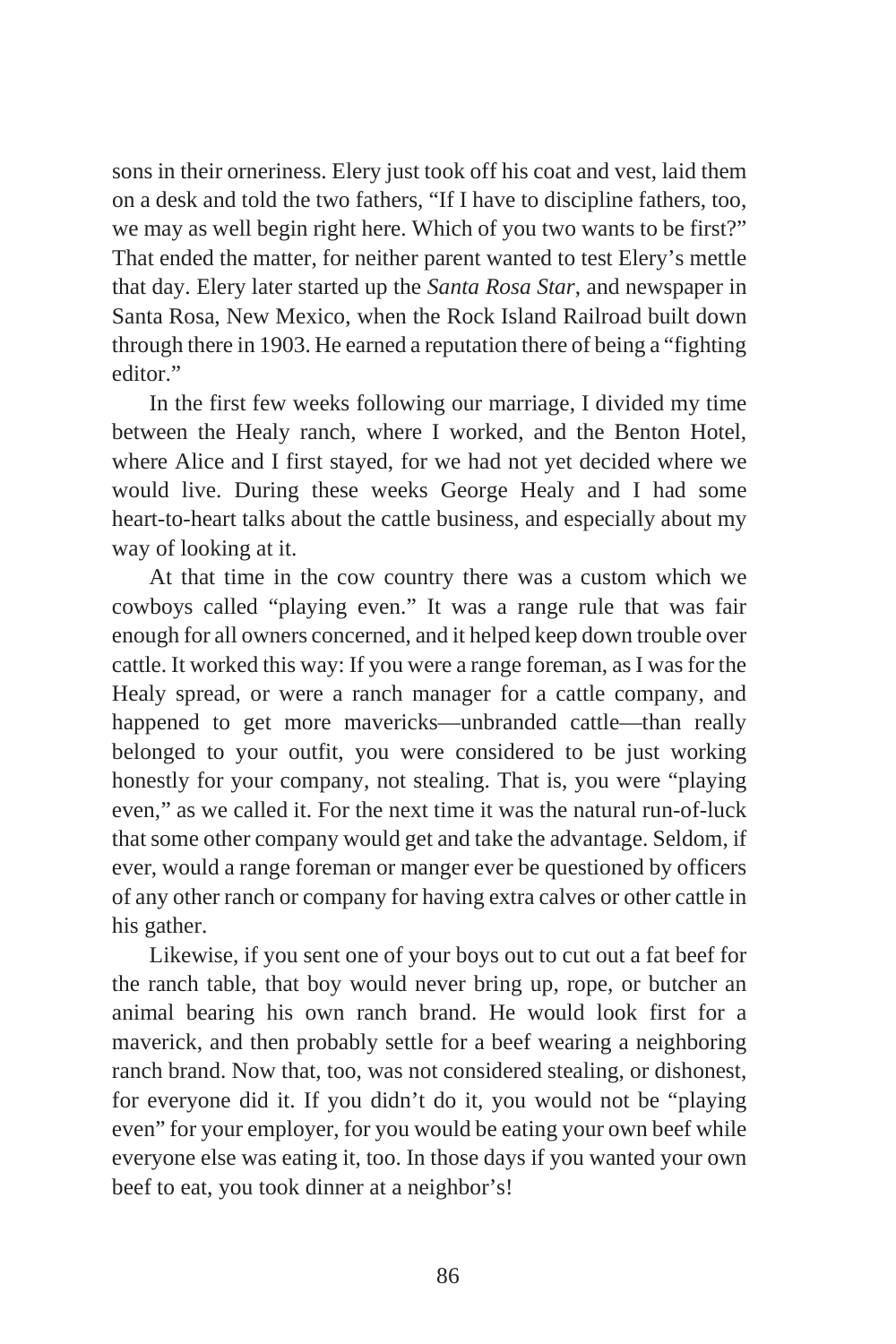# **Index**

#### A

A Dot Brand: 66 Acado, Jerrado: 211-212, 228 Adobe Walls: 34, 115 Adobe Walls Trail: 148 AH Connected Brand: 44 Allen, L.A.: 106 Alpine, OK: 44, 94 Alvord, Burt: 180,237,240 Anadarko, OK: 279 Anchor D Ranch: 115 Angula, Captain: 201,203 Anschutz, Doc: 277 Antelope Hills: 27 Apache Creek: 175 Aragon, NM: 175 Arizpe, Sonora: 203 Arkansas River: 28, 48 Artesia, NM: 156 Ashcraft, Maude: 92 Ashland, KS: 46, 72, 125 128, 131, 164 Astin, George: 208 Augustine, NM: 175

#### B

B A D Ranch: 41 Bacadehuachi, Sonora, Mex.: 265 Ballinger, Dale (Mrs.): 122 Bar O Brand: 122,172 Barby Ranch: 277 Barnes, Jim: 169 - 170 Barry, Mrs.: 250 Bass, Sam: 179,240 Battle of Adobe Walls: 108 Beatty Brothers Range: 47 Beaver City, OK: 44-45, 56-59, 66,69, 79, 91, 121, 158, 248 Beaver City Hotel: 121

Beaver County, OK: 46, 79, 112, 194 Beaver Creek: 33 Beaver River: 38, 44 - 45, 47, 65, 92, 93, 102, 104, 119, 121-122,148 Beaver, OK: 33, 63, 276 Beer City (Old) (Neutral Strip): 101-102 Beeson, Chalk: 91 Bell, Ham: 107 Bell, Tol: 237 Benson, AZ: 197 Benton(Old) (Neutral Strip): 46, 54, 59, 63, 66, 70, 72, 83, 91, 98, 100, 119, 279 Benton County: 46 *Benton County Banner*: 83 Benton Hotel: 84, 86 Beverly Brothers: 49 Bignon, Joe: 190 Billy the Kid: 180 Bingham, NM: 174 *Bisbee Orb*: 221 Bisbee, AZ: 185, 193 - 194, 197, 211, 236 Black Mesa: 152 Blizzard of 1888: 81, 93 Bluff Creek: 47 Boehler, Louis: 133 Boise City, OK: 276 Bone, Harry: 128-129 Booker, L.E.: 259 Boone, Charlie: 50 Box T Brand: 39 Box T Ranch: 35 Braidwood, Thomas B.: 69 Bravin, George: 240 Bravo Juan: 180 Brazos River: 42 Brennan, Matt: 49 Brennan, Tom: 49 Bridgeford, Bill: 59 Broadhearst: 70 Broadwell, Dick: 108 Brownwood: 22

Buffalo Bill: 90 Buffalo Creek: 47 Buffalo Soldiers: 27 Buis Livery Stable: 137 Buis, Dick: 139 Bull Springs Ranch: 234 Burford, Judge: 79 Burgess, Dan: 221 Burr, Mr: 208 Burts, Matt: 238,240 Bush, Lew: 102 Busing Crossing: 121 Byrns, A.J.: 110

#### $\mathcal C$

Calles, General: 271 Calumet & Arizona Company: 251 Camp Creek: 45 Camp Supply: 27-28, 31, 34, 46-47, 91 Campbell, Gov. Tom: 283 Canadian City, TX: 159, 162, 203, 247-248 Canadian River: 96 Cananea, Sonora Mex.: 193,197, 225 Cananea-Yaqui River & Pacific Railroad: 197 Cantonement, I.T.: 47 Capper, Gov. Arthur (KS): 281 Carlsbad, NM: 156 Carrizozo, NM: 174 Cartmell Brothers: 253 Casas Grande, Chihuahua, Mex.: 260 Cattle Ranche & Land Company: 31 Cavia Creek: 45 Cavius, Ben & Bob: 58 Chacon (outlaw): 241 Chadwick, Wes: 91 Chama, NM: 152 Chase, Doc: 66 Chase, Judge O.G.: 69 Chatman, Mr: 188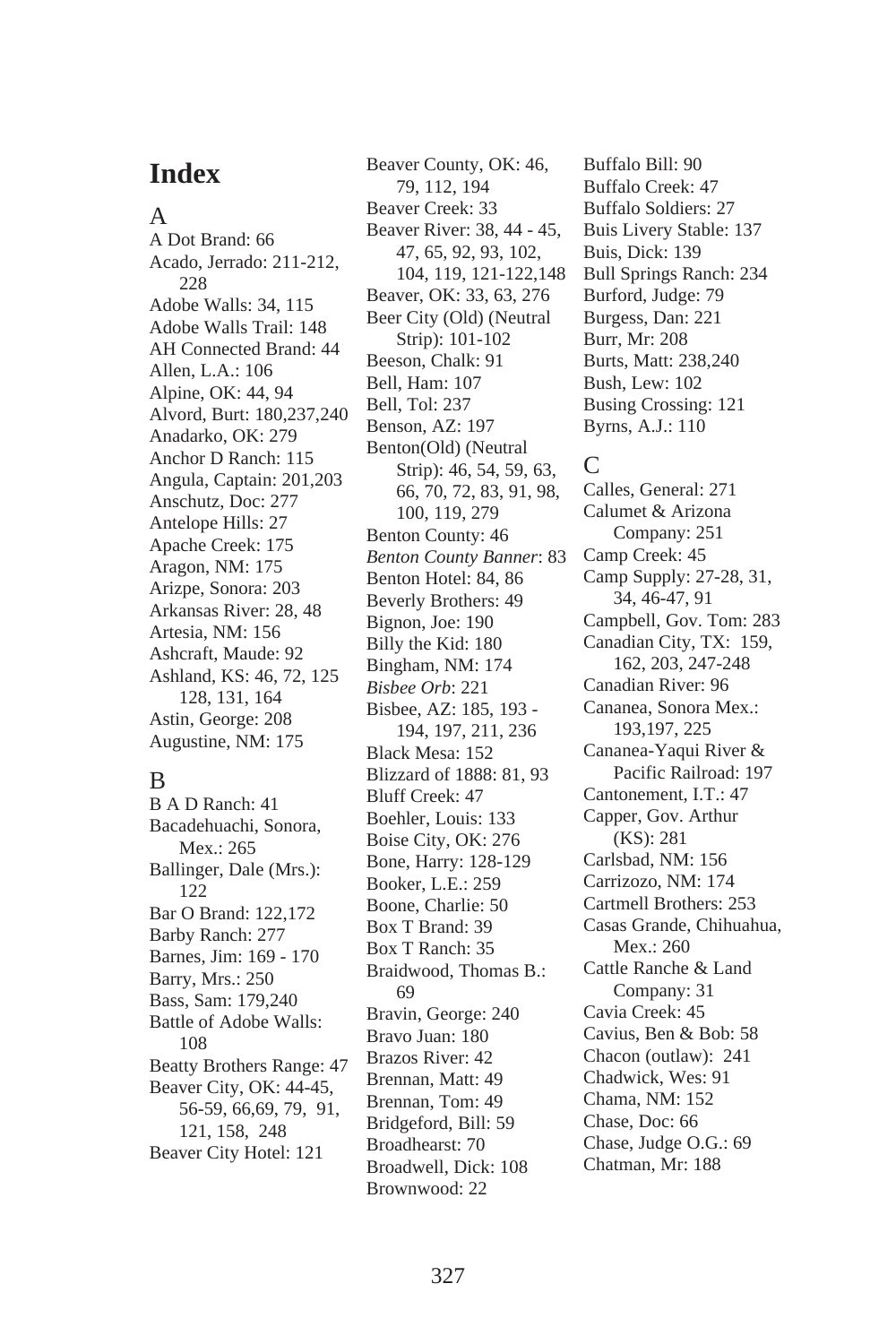Cherokee Strip: 33 - 34, 36, 45, 47, 93 Chickasaw Nation: 38 Chihuahua, Mex.: 259 Chiricahua Mountains: 185 Chiricahua Ranch: 253 Chisholm Trail: 22 Chitwood, Jim: 38,60 Christian, Black Jack: 211, 234 Chupadera Mesa, NM: 174 Cimarron & Crooked Creek Cattle Co.(Chain C's) : 34, 253 Cimarron Canyon: 152 Cimarron River: 47, 82, 102, 121, 123 Cimarron River 28,101 Cimarron Territory: 46,65 Clark, Ben: 237 Clark, R.B.S.: 253 Clayton, Robert (Bob): 185, 193, 199, 205, 212, 217, 220 Clear Creek: 45 Cleveland, Grover: 192,198 Cliff, NM: 236 Clifton, AZ: 237 Cochise County, AZ: 186, 193, 237 Cochise, AZ: 238 Coconino County AZ: 155 Coe Gang: 106 Coffeyville, KS: 108 Coldwater Creek: 85, 92 Coleman County, TX: 22 Colonia, Chuichupa.: 260 Commission Creek: 159 Continental Divide: 152 Cooper, Elery: 85 Cooper, Frank: 82,124 Coronados Ranch: 253 Courtland, AZ: 251 Cosper, Toles: 176

Costello, Martin: 189 Cottonwood Creek: 44-45 Courtland Az: 251, 253, 255, 275 Cow Ranch Saloon: 181, 198, 205, 212, 230, 248 Cowan,Samuel: 131 Cowman, Bill: 253 Crooked Creek: 39, 142, 179 Crooked L Ranch: 34, 49 Cross, John: 103 Cruse, Joe: 94 Crystal Palace: 30, 250 Cuen, Señor: 197 Cunningham-Costello lawsuit.: 254 Customs House: 193 CY brand: 40

#### D

Dale, John: 69 Dalton Gang: 106, 180 Dalton, Eva: 108 Dalton, Frank: 107 Dalton, Gratt: 108 Daniels, Josh: 58 Datil Mountains (NM): 175 Davis, Buck: 59 Davis, Pack-rat: 52 Deer Creek: 236 DeLong, John: 48 Deming, NM: 156 Denison, TX: 107 Diaz, Porfirio (Presidente): 195 Diaz, Presidente: 225 Dix, John: 83 Dixon, Al: 83,100 Dixon, Billy: 115, 147 Doan's Store: 25 Dobie, Christ: 58 Dodge City, KS: 28, 34, 36-37, 43-48, 94

Dodge City Cattle Growers Association: 36 Dominguez, Alfredo Robles: 257 Dominion Cattle Company: 39 Don & Don Law Office: 272 Don, Frank: 272 DOT Brand: 122,172 Douglas, AZ: 257-258, 266 Douglas, Doc: 59 Downing, Bill: 240 Doyle, P.: 137 drift fence: 93 Duck Pond Creek: 44-45, 94 Dugan, Tom (Major): 258 Dull Knife: 29 Dunlap, Burt: 192 Dunlap, Jack: 238

# E

Earp, Morgan: 249 Eks-I-Eleven : 49 El Paso Railroad: 197 El Paso, TX: 257, 259,266 Eldridge, Bill: 281 Eldridge, Si: 59 Ellis County, TX: 21-22, 42, 43 Ellis, Smith: 60 Elmer, Mary: 57 England, Jim: 290 Englewood, KS: 46, 125 Evans, William: 65 Ewing, Bill: 290

# F

Fairbank Station: 237-239 Fairbank, AZ: 197 Fargo Springs (KS): 47 Farwell, TX: 156 Fenokio, Gen.: 221 Fick, Fred: 133 Fiesta at Prietas: 233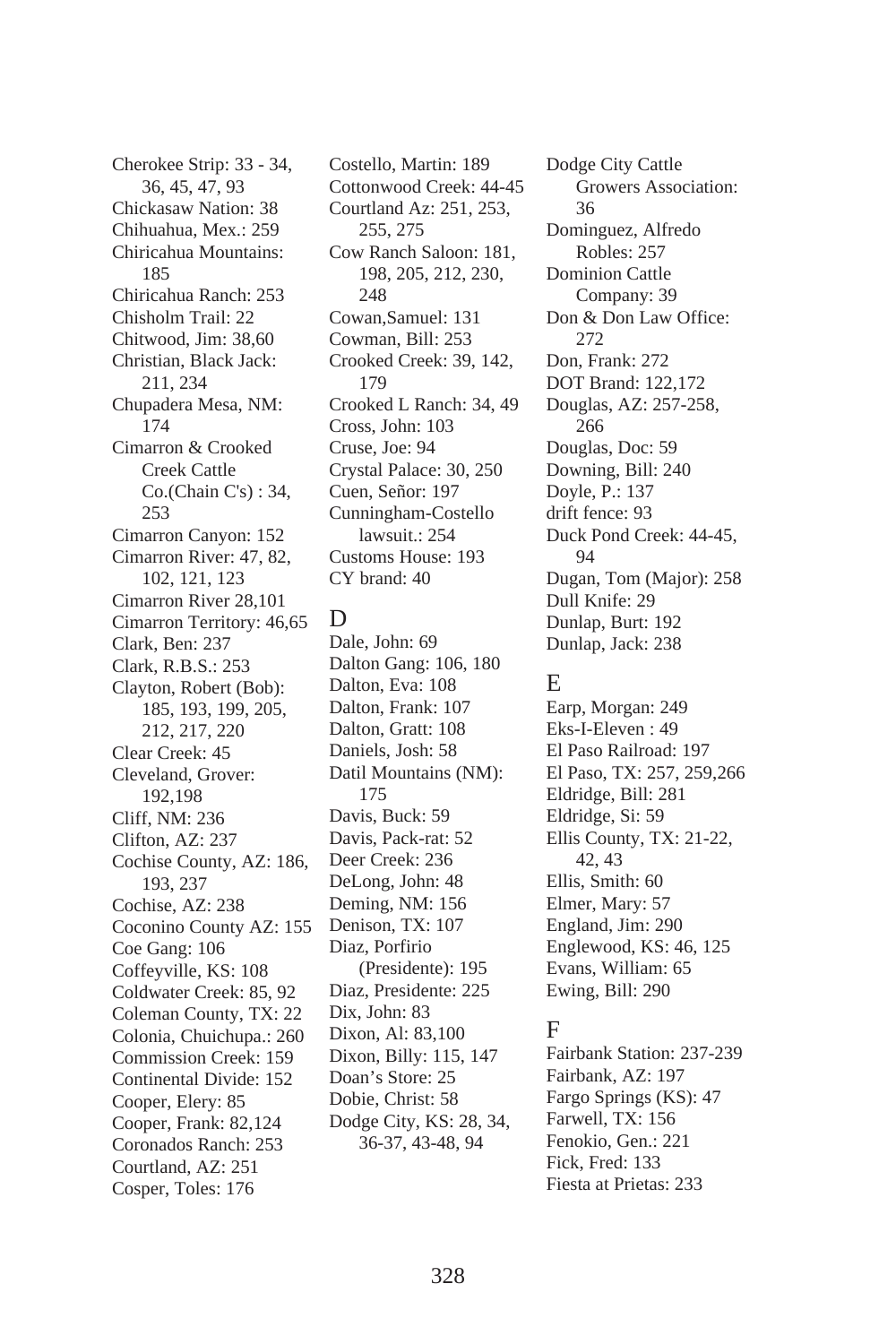Figure 4 Ranch: 39,50 Fisher, John King: 30 Fisk or Fish, Chance: 60 Florence, AZ: 257 Foltz, Alex: 49 Forgan, OK: 276,281 Fort Bascom, NM: 34 Fort Dodge, KS: 27 Fort Elliott, TX: 34, 119 Fort Huachuca, AZ: 214, 222, 258 Fort Smith, AR: 35 Fort Supply, OK Fort Worth Cattle Growers Association: 36 Fort Worth Livestock Growers Journal: 43 Fort Worth Stock Growers Association: 131 Fort Worth, TX: 175 Foster, Joe: 30 Fulkerson's Ranch: 148 Fulton Creek: 50 Furnace, Mr.: 275

## G

Gallinas Peak: 172 Gamble Ranch: 178 Garden City, KS: 46 Garth, Major: 23 Gay, E.L.: 83 Gentry, Mr: 190 Gentry's Saloon: 188 George, Bill: 290 George, John: 91,118,277 Gila River: 185 Gilbert, Mack: 58 Givler, Sam: 132, 140-143, 304-305 Gleeson, AZ: 189 Glenwood Springs, CO: 249 Globe, AZ: 152, 185 Goddard Ranch: 248 Goddard, John: 63 Goddard, May: 63, 148, 156

Goddard-Herron, May: 183 Goff Creek: 104 Graham, TX: 35 Grand Prize Mine: 155 Grant, Ed: 260,263 Great Western Mining Company: 251 Griffin, Blackie: 275 Groves Hotel: 59, 61, 121 Groves, Alice: 84 Groves, Ansel: 67, 122, 247 Groves, Ansel (Mrs.): 194 Groves, Bertha (Loofbourrow): 84, 276 Groves, Della: 84,122 Guggenheim Mine: 275 Guymon, OK: 276 Gyalla Ranch: 266

## H

Haggenback, Charley: 49 Half Circle Reverse J Brand: 40 Halford, John: 49 Ham Bell's stable: 28 Hardesty Ranch: 115,276 Hardesty, Col. R.J.: 36, 50 Hardesty, Ed: 36 Hardesty, OK: 92 Hardin, John Wesley: 180 Harrison & Drew: 252 Harrison, Benjamin: 192 Harron, Millie: 251 Hart, Clark: 107 Harvey, Fred: 50 Harwood Ranch: 47 Harwood, W.I.: 36 Hay Meadow Massacre: 102 Hayden, Carl: 271 Hayes, Bob: 234 HC Ranch: 234 Healey Brothers Ranch: 44, 52, 82, 86, 276 Healy Brothers: 45, 65, 88

Healy, Frank: 43 Healy, George: 79, 82, 84, 86, 94 Heinz, Mr.: 224 Herring, C.T.: 34 Herron, Albert: 289 Herron, Bessie: 289 Herron, Billie: 289 Herron, Francis: 155 Herron, Frank: 152 Herron, James Jr.: 198, 289 Herron, Jim: 100, 290 Herron, Jim III: 289 Herron, May: 155, 250 Herron, Molly: 155 Herron, Morita "Rita": 249 Herron, Nell: 289 Herron, Olive Dorothy "Ollie Dot": 99, 121, 194, 248, 279 Herron, Rita May: 289 Herron, Ruby: 289 Herron, Thomas D. (Sam): 184, 275, 289 Hickock, Wild Bill: 180 Higgins Hotel: 160 Higgins, TX: 159-160, 168, 247 High Lonesome Ranch: 253 Hill, Alley: 161 Hill, Billy (the Texas Hill Kid) 161, 167, 171, 178, 180, 183 Hilll, John: 161 Hitch Ranch: 40,276 Hitch, Charlie: 277, 283, 290 Hog Creek: 45,61 Holliday, Doc: 249 Holstein, Sim: 36, 48 Home Creek: 94,98 Hooker, OK: 281 Hopper, Gene: 171,183,185 Horse Creek: 45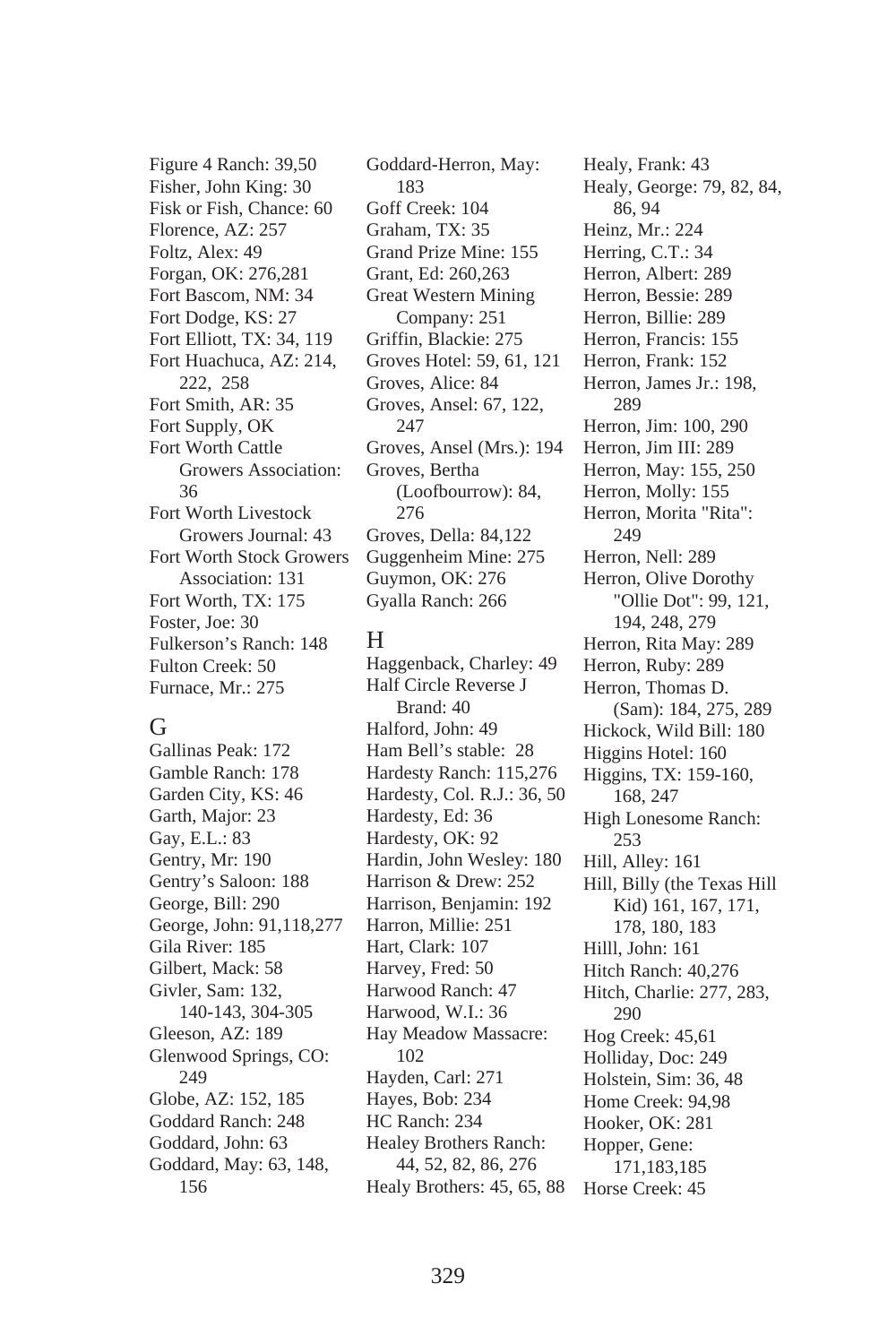Horse Springs, NM: 175 Hotel Nobles : 256 Houston, Sam (Gen.): 154 Houston, Temple: 154, 163, 180 Huachuca Mountains: 191, 211 Huachuca Siding: 215,219 Hubbard, Judge L.M.: 45, 61,66,72,112 Hudson, Mr. (horse theif): 38 Huerta, Gen. 257, 260-61, 266 Huett, Walter: 265 Hugo, KS: 102 Hugoton, KS: 103 Hungate, Bake: 36,52 Hungate, Tom: 36, 43, 48, 50 Hunt, Gov George W. P. (AZ): 155, 255, 271, 285 Hutson, Bud: 120

## I

International Hotel (Douglas, AZ): 270

## J

Jackson, Con: 290 Jackson, Jim: 179 James, Frank: 106 Jennings Brothers: 180 Jennings, John: 154 Jiminez,Chihuahus, Mex: 257 John Gates' Saloon: 216 Johnny Pearce Mine: 190,275 Johns, D.S.: 58 Johnson, Charlie: 59 Johnson, Muley: 186, 238, 253 Johnson, Tom: 280 Jones & Plummer Trail: 45, 50, 54, 121, 142, 276

Jones, Seab: 159, 161, 168 Judy Ranch: 277 Judy, H.S.: 290 Judy, Tom: 29, 67, 308

#### K

Kenney, J.E.: 258 Kennicott Company: 193 Kenton, OK: 115,276 Ketchum, Mr.: 234 KH Brand: 39 KH Ranch: 35 Kickapoo John: 268 Kid Creek: 58 Kiefer, OK: 279 Kilgore County: 46 Kingfisher, Oklahoma: 77 Kiowa Creek: 33, 47, 154, 279 KK brand: 44 KK Ranch: 72 Knowles, OK: 59 Kollar, Hi: 40, 47 Kosterlitzky, Col.: 220, 226 Kramer Ranch: 276 Kramer, Charley: 94 Kramer, Frank: 94 Kramer, Ludwig (Lu): 94-95, 98

## L

La Morita, Sonora, Mexico: 190, 193, 196, 199, 203, 221. 228, 244 La Morita Hotel: 191 La Rita Hotel: 249, 256 Land, W.C. (Col.): 192 Lapham, A: l49 Larrabee, Lee: 277, 290 Larsman, Jack: 83 Las Cruces, NM: 156 Lazar, John: 155 LE Ranch: 118 Leavenworth Prison (KS): 111 Lee & Reynolds: 27

Lee, Bob: 268 Lemert, Bernie: 49,277 Lemert, Laben: 39 LFD Ranch: 158 Liberal, KS: 101 Light, Zack: 157 Lillie, Gordon (Major): 279 Lincoln County, NM: 173 Lindsborg, KS: 122 Little Wolf Creek: 35 Little, Jake: 278 Little, Rance: 278 Loofbourrow, Bertha: 290 Loofbourrow, Bob: 285 Loofbourrow, H.J.: 285 Loofbourrow, Judge Robert H.: 276 Lorretto, Antonia (Col.): 265 Love, Jack: 154 LUK Ranch: 94 Luna Valley, NM: 177, 183 Luna, NM: 176 Lute, John: 50 Lyons, Walter: 125

## M

M Bar Ranch: 41, 45, 72, 82, 88, 117, 143, 167-168, 170 M Bar range: 118, 122 M Bar T brand: 253 Macia, Ethel: 239 Mackey, Dave: 49 Madsen, Chris: 79 Magdalena Mountain: 175 Magdalena, NM: 175 - 176, 226 Maine, Bill: 70 Malabi Ranch: 258 Mangus Range: 175 Marts, Geprge: 221 Martz, Jim: 49 Mason, Joe: 41, 117 Masterson, Bat: 107-108 MAY brand: 172,253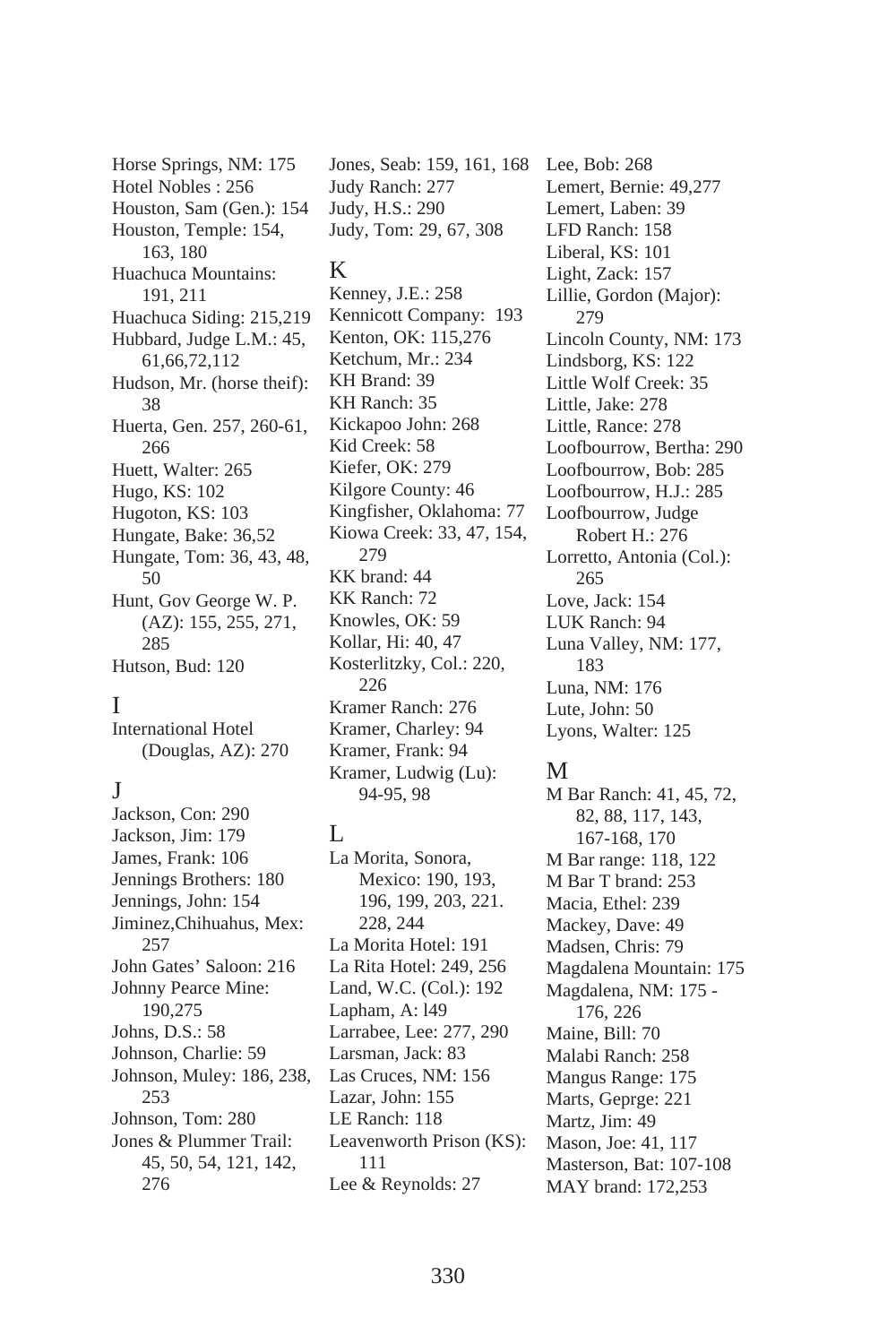McAdoo, William Gibbs: 271 McCaire, Alex: 50 McColl, Jack: 180 McCord, Sam: 40 McCoy Brothers: 49 McCoy, A.H.: 36 McFarland, Robert: 280 McGovern, John (Irish): 83, 91, 100,158, 171 McGrew, Elmer: 289 McGrew, Emma: 289 McGrew, Norma: 289 McGrew, Rita Herron: 289 McGrew, Jean: 289 McKenney, C.F.: 117 McKinney, Mr: 41 McKinney. Charley: 253 Meade, KS: 84, 108, 110, 121-122, 164, 179, 280 Medicine Lodge, Kansas: 128 Merchant, George: 115 Mexican Colonization and Agricultural Company: 261 Mexican Revolution: 196 Mexico Creek: 54, 58, 60 Miles Post Office: 121 Military Trail: 27 Mille Store\* Naco, AZ): 213 Mille, Mons.: 191 Miller, C.R.: 290 Modoc Stage Line: 249 Mogollon Rim: 152 Montana-Tonapah Mining Co.: 253 Moore, Sid: 237 Mora, Señor: 197 Morawitz, Albert: 219 Morgan. M.F.: 205 Mossman, Captain Burton C. "Bravo Juan": 237, 241

Mule Mountains (AZ): 198 Murphy, Jim: 179 Muscatine Cattle Company: 104 Musgrave, George: 211, 234 Mussett, Wash: 36, 48

## N

Naco Hotel: 194 Naco War: 211 Naco, AZ: 181, 191, 193, 198, 228, 230, 248, 257 Naco, Sonora: 193, 197, 221, 231, 238 Nation, Carrie: 57 Nave, Dick: 49 Needles Mining Company: 275 Neff Ranch: 276 Neff, Boss: 52, 92, 115, 277, 290 Nelson, Oliver: 59 Neutral City: 59 Niggerhead Mountain: 269 No Man's Land (ro Public Land Strip or Neutral Strip: 33, 35-36, 46, 58, 60, 67, 69, 125, 130, 147, 156, 158, 163, 179 Nobles Hotel: 35, 46, 58, 60, 67, 69, 125, 130, 147, 156, 158, 179, 35, 46, 58, 60, 67, 69, 125, 130, 147, 156, 158, 179, 249 Nogales Oasis: 221 Nogales, Sonora: 204, 216, 219, 228 Nolan, Bill: 258

 $\Omega$ 

O Bar L Connected brand: 47 O Bar L Ranch: 47 O'Loughlin, John: 50 Obregon, General: 196 Odem, Tobe (Red): 38 Offett, Elmore & Cooper Company: 82 Ogallalie, NE: 29, 179 OK brand: 39 OK Corral: 249 Oklahoma Territory: 79 Old Indian Trail: 104 Oldham, John: 254 Ong, Maggie (Mrs Harry Reas): 40 Optima, OK: 115 Organic Act: 60, 65 Organic Law: 46 Orozco, General: 257 Osgood Hotel: 133, 142 Over Ranch: 276 Over, John E.: 41, 43, 52, 82, 117-118, 148, 158, 168 Owints, Lewis: 238 OX Ranch: 115

#### P

Packard, B.A.: 253 Packsaddle Creek: 47 Paige, Sid: 238 Palo Duro Creek: 50 Panhandle City, Tx: 159 Paris, Tx: 35 Parker, Tom: 83 Parson, Charley: 60 Parson, Lyman: 60 Pastime Pool Hall: 252 Pawnee Bill: 77, 279 Pawnee, OK: 279 Payne, Bob: 283 Payne, Captian: 77 Payson, AZ: 152, 177, 183,236 Pearce, AZ: 237, 251, 253, 275 Pearson, Chihuahua: 262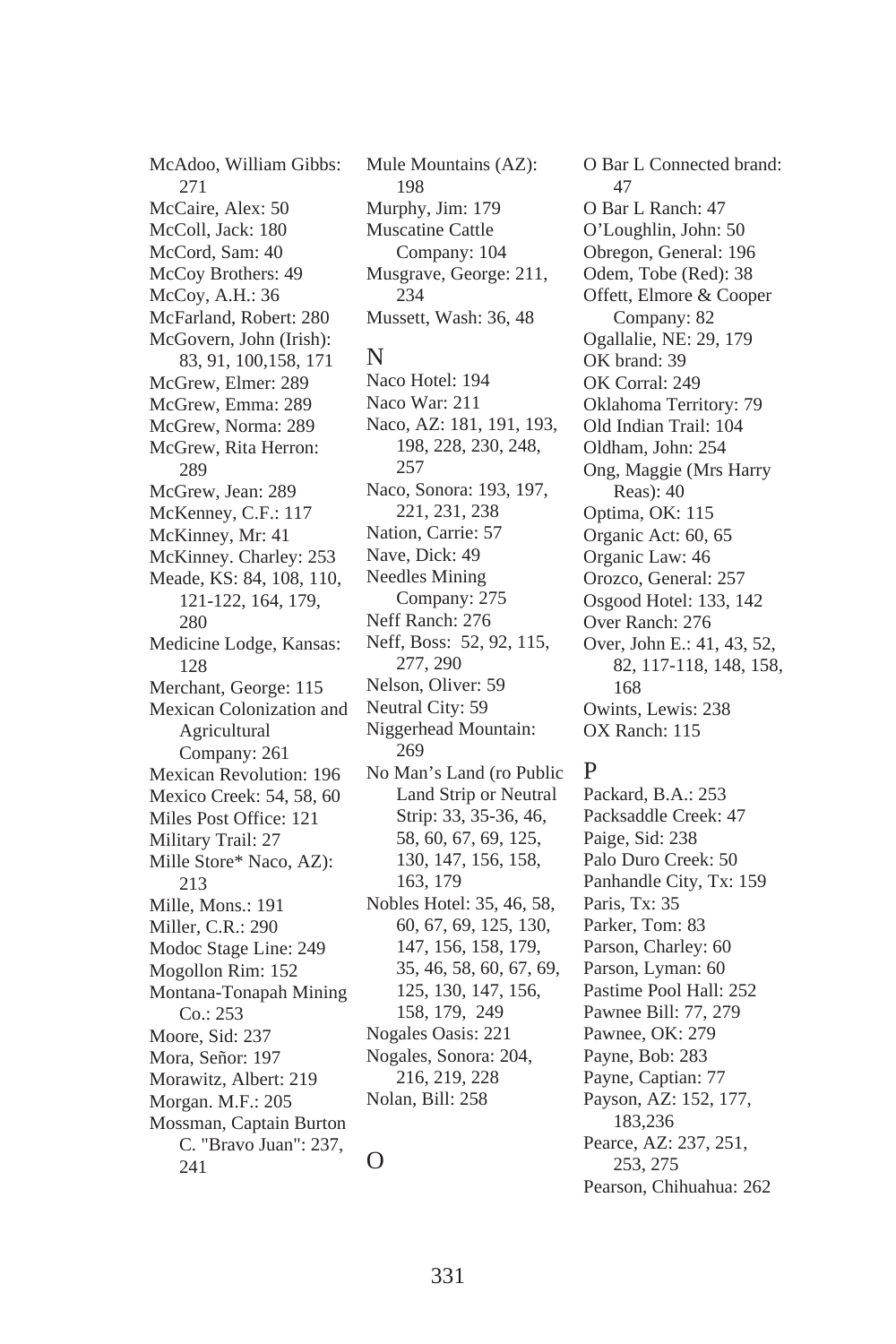Pecos River: 156 Perkins, Belle: 83 Perkins, Grant: 45 Peters, Adolph: 50 Phelps-Dodge Mining: 193 Pinal County, Az: 198 Pine, AZ: 152 Pinos Wells, NM: 174 Pinto Creek: 45 Pioneer Day Celebration: 285 Pioneer Reunion: 276 Platte River: 38 Point of Rocks: 47 Powell, Cole: 231 Powers, Bud: 203, 247 Powers, Emmet: 49 Powers, Jack: 203 Prairie Cattle Co: .34 Price, Francis C. (Judge): 131, 281 Protection, KS: 46 Public Land Strip: 36, 101 Pussy Cat Nell: 102

# $\cup$

Quartercircle Q Ranch: 94 Quartercircle W Ranch: 60 Quartercircle W range: 48 Quinlan,Mr. (trail boss): 23

## R

R Bar S brand: 40 Ragsdale, Johnny: 242 Ramsey, Harry: 185, 193, 205, 207, 215, 217, 229 Rancho Escondido: 242 Reas, Harry: 38, 40 Red River, TX: 25, 38,181 Reed, Scott: 175,183 Reichart, Curt: 290 Renauds Brothers: 253 Reynolds Cattle Company: 118

Rhodes, F.M. (Jack): 83. 100, 128, 133, 140, 160 Rhodes, Joe: 221, 231 Rio Grande River: 171 Rio Popigochic, Chihuahua, Mex.: 260 Rio Puerco: 237 River Trail: 33 Roberts, Mr: 191 Robertson, Cristy: 238 Robertson, Edith: 239 Robertson, Ethel: 239 Rock Island Railroad: 101 Rocknole, Charlie: 59 Ross, Doc: 50 Roswell, NM: 156 Rothwell, OK: 69 Round Rock, Texas: 179 Round Timbers: 42 Runyon, Tom: 143 Rupe, Steve: 49 Ryan, Pat: 48 Rynearson, Charley: 159, 161, 167

# S

Safford, AZ: 156,185 Salazar, General: 257 Sample, Ed: 128, 134, 162-163 San Antonio, NM: 30, 171, 177 San Antonio, TX: 43,175 San Francisco Mountains: 177 San Jose Mountains: 212 San Pedro River: 191-192, 205, 243 Sand Creek: 47 Sanders, Charley: 212 Sandiford: "Shy": 51 Santa Anna Gap: 22 Santa Anna Mountains: 42 Santa Rosa, NM: 86, 174 Savage, John: 66, 68, 71, 78, 84 Savage, Lydia: 84

Savarzo, Señor: 200, 203 Schieffelin Hall: 249, 256 Sebra, Charley: 60 Separ, NM: 236 Seymour, Texas: 24 Shade County: 46 Sharps Creek: 148 Short, Luke: 269 Shouse, Bill: 49 Simms, Billy: 30 Sixteen Mile Creek: 47 Skull Spring: 117 Slapout, OK: 60 Smith, Bob: 60 Smith, Charley: 45 Smith, G.C.: 35 Snyder, Albert: 275 Socorro, NM: 171, 175 - 176 Sonora River: 234, 241 Sonora, AZ: 258 Soto & Renaud Mercantile Company: 252 Soto Brothers: 253 Soto, Mr: 185 South Canadian River: 47, 95 Southwestern Railroad: 197 Spencer, Ear: l136 Spicer, Judge: 249 Spindles, George: 208 Spindles, Lucy: 250 Springer County (Old) (Cimarron Territory): 46 Sprowl, George: 40 Spur Ranch: 176 Standifer, Wes: 25 Star Mail Service: 34 Steadman, James: 83 Steele, Robert "Bob": 34, 36, 49 Stevens County, KS: 102 Stevens, Charlie: 38 Stewart, M.C.: 157